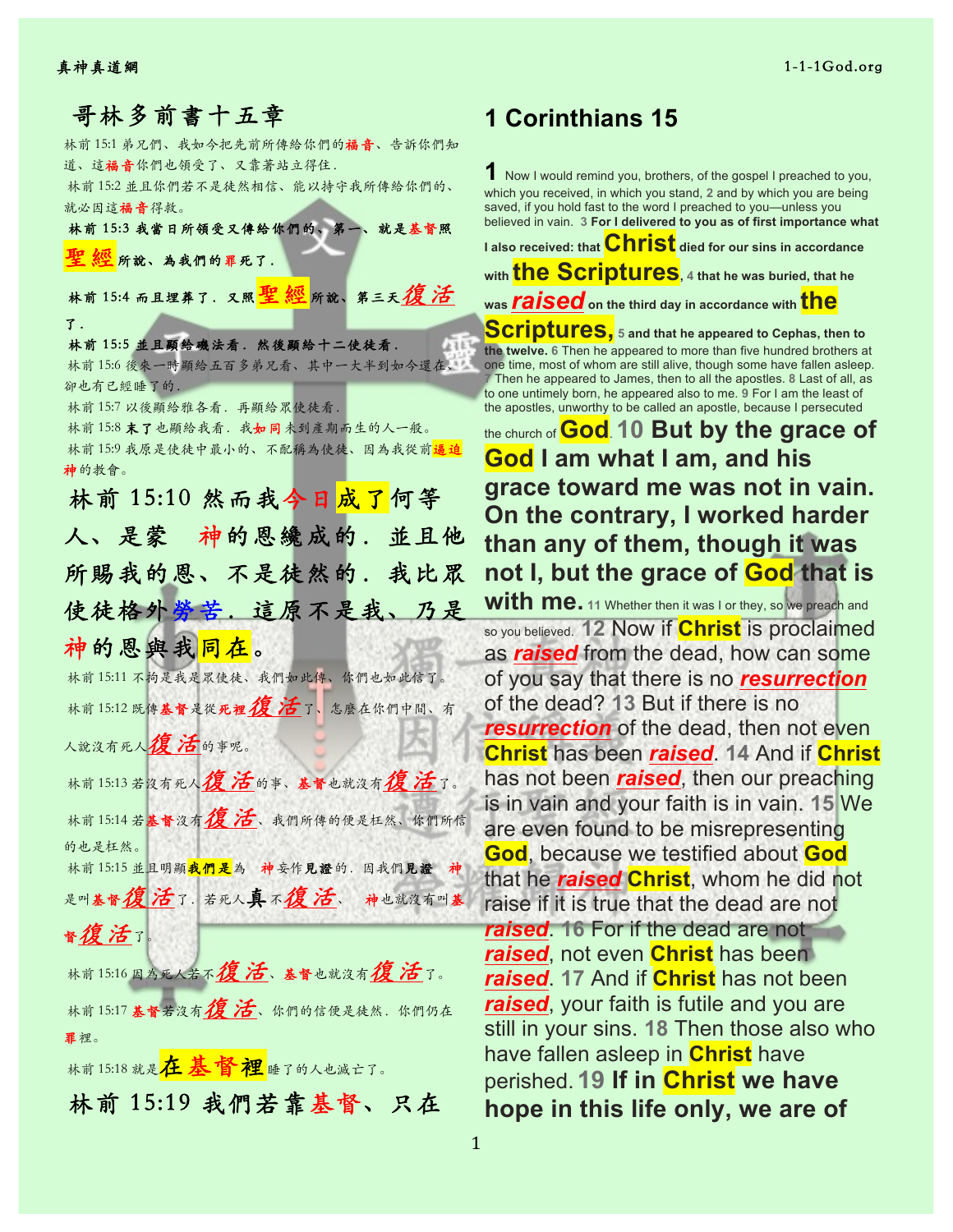| 今生有指望、就算比眾人更可憐。                                                                      |
|--------------------------------------------------------------------------------------|
| 林前 15:20 但基督已經從死裡2 0 活、成為睡了之人初熟<br>的果子。                                              |
| 林前 15:21 死既是因一人而來、死人 <i>復 活</i> 也是因一人而                                               |
| 來。                                                                                   |
| 林前 15:22 在亚当裡眾人都死了. 照樣、 <mark>在 基 督 裡</mark> 眾                                       |
| 人也都要復活。                                                                              |
| 林前15:23但各人是按著自己的次序1度活。初熟的 <mark>果子</mark> 是基                                         |
| 督. 以後在他來的時候、是那些 <mark>屬基督</mark> 的。                                                  |
| 林前15:24 再後 <mark>末期</mark> 到了、那時、基督既將一切執政的、掌權<br>的、有能的、都 <mark>毀滅</mark> 了、就把國交與父 神。 |
| 林前15:25 因為基督必要作王、等 神把一切仇敵、都放在他的                                                      |
| 腳下。                                                                                  |
| 林前15:26儘末了所 <mark>毀滅</mark> 的仇敵、就是死。                                                 |
| 林前 15:27 因為經上說、『 神                                                                   |
| 叫萬物都服在他的腳下。』既說萬                                                                      |
| 物都服了他、明顯那叫萬物服他的                                                                      |
| 不在其内了。                                                                               |
| 林前 15:28 萬物既服了他、那                                                                    |
| 時、子也要自己服那叫萬物服他                                                                       |
|                                                                                      |
| 的、叫 神在萬物之上、為萬物之                                                                      |
|                                                                                      |
| 主。                                                                                   |
| 林前15:29 不然、那些為死人受洗的、將來怎樣呢。若死人總不                                                      |
| 復活、因何為他們受洗呢.<br>林前15:30 我們又因何時刻冒險呢。                                                  |
| 林前15:31 弟兄們、我在我主基督耶穌裡、指著你們所誇的口、                                                      |
| 極力的說、我是天天冒死。                                                                         |
| 林前15:32 我若當日像尋常人、在以弗所同野獸戰鬥、那於我有甚                                                     |
| <b>鹰盖處呢. 若死人不復活、我們就喫喫</b>                                                            |
| 喝喝罷。因為明天要死了。                                                                         |
| 林前15:33 你們不要自欺. 濫交是敗壞善行。                                                             |
| 林前 15:34 你們要醒悟 <mark>為善</mark> 、不要犯罪. 因為有人不認識                                        |
| 神 我說這話、是要叫你們羞愧。<br>林前 15:35 或有人問、死人怎樣2夏 活. 帶著甚麼身體來呢。                                 |

林前15:37 並且你所種的、不是那將來的形體、不過是子粒、即

### 真神真道網 1-1-1God.org としょう しょうしょう しゅうしょう しゅうしょう しゅうしゅうしゅぎょう しゅうしゅうしゅ

**all people most to be pitied. 20** But in fact **Christ** has been *raised* from the dead, the firstfruits of those who have fallen asleep. **21** For as by a man came death, by a man has come also the *resurrection* of the dead. **22** For as in Adam all die, so also in **Christ** shall all be *made alive*. **23** But each in his own order: **Christ** the firstfruits, then at his coming those who belong to **Christ**. **24** Then comes the end, when he delivers the kingdom to **God** the Father after destroying every rule and every authority and power. **25** For he must reign until he has put all his enemies under his feet. **26** The last enemy to be destroyed is death. **27 For "God has put all things in subjection under his feet." But when it says, "all things are put in subjection," it is plain that he is excepted who put all things in subjection under him. 28 When all things are subjected to him, then the Son himself will also be subjected to him who put all things in subjection under him, that God may be all in all.** 29 Otherwise, what do people mean by being baptized on behalf of the dead? If the dead are not **raised** at all, why are people baptized on their behalf? 30 Why are we in danger every hour? **31** I protest, brothers, by my pride in you,

which I have in **Christ Jesus** our Lord, I die every day! *32 What do I gain if, humanly speaking, I fought with beasts at Ephesus? If the dead are not raised, "Let us eat and drink, for* 

*tomorrow we die."* **<sup>33</sup>** Do not be deceived: "Bad company ruins good morals." **34** Wake up from your drunken stupor, as is right, and do not go on sinning. For some have no knowledge of

**GOD**. I say this to your shame. 35 But someone will ask, "How are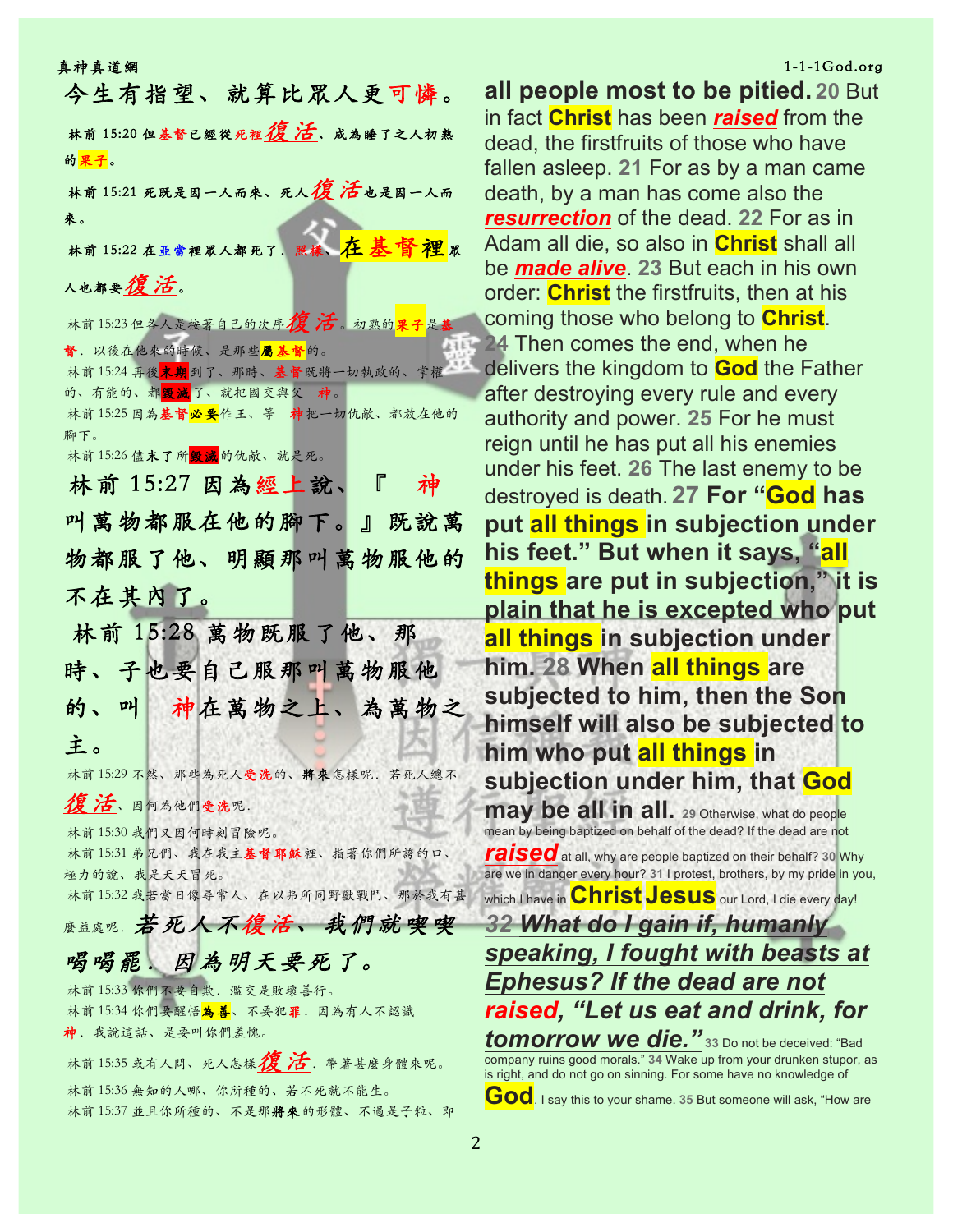真神真道網 1-1-1God.org としょう しょうしょう しょうしょうしゅぎょう しゅうしゅう しょうしゅうしゅぎょう しょうしゅうしゅ 如麥子、或是別樣的穀. 林前 15:38 但 神隨自己的意思、給他一個形體、並叫各等子 粒、各有自⼰的形體。 林前 15:39 凡肉體各有不同. 人是一樣、獸又是一樣、鳥又是一 樣、魚又是一樣。 林前 15:40 有天上的形體、也有地上的形體.但天上形體的 榮光是一樣、地上形體的榮光又是一樣。 林前 15:41 日有日的榮光、月有月的榮光、星有星的榮 光.這星和那星的榮光、也有分別。 林前 15:42 死人復活也是這樣. 所種的是必朽壞的、復 活的是不朽壞的. 林前 15:43 所種的是羞辱的、復活的是荣耀的. 所種的 是軟弱的、復活的是強壯的. 林前 15:44 所種的是血氣的身體、復活的是靈性的身 體.若有血氣的身體、也必有靈性的身體。 林前 15:45 經上也是這樣記著說、『首先的⼈亞當、成了有 靈的活人。』〔靈或作<mark>血氣</mark>〕末後的亞當、成了叫人活的 靈。 林前 15:46 但<mark>屬 靈</mark>的不在先、屬<mark>血氣</mark>的在先. 以後纔有屬靈的。 林前 15:47 頭一個人是出於地、乃屬土. 第二個人是出於天。 林前15:48 那屬土的怎樣、凡屬土的也就怎樣. 屬天的怎樣、凡屬 天的也就怎樣。 林前15:49 我們既有屬土的形狀、將來也必有屬天的形狀。 林前 15:50 弟兄們、我告訴你們說、血肉之 體、不能承受 神的國. 必朽壞的、不能承受 不朽壞的。 林前 15:51 我如今把⼀件奧秘的事告訴你 們. 我們不是都要睡覺、乃是都要改變、 林前 15:52 就在一霎時、眨眼之間、號筒末 次吹響的時候.因號筒要響、死⼈要復活成為 不朽壞的、我們也要改變。 林前 15:53 這必朽壞的、總要變成不朽壞 的.〔變成原⽂作穿下同〕這必死的、總要變 成不死的。

 林前 15:54 這必朽壞的、既變成不朽壞 的.這必死的、既變成不死的.那時經上所 記、死被<mark>得勝</mark>吞滅的話就應驗了。

林前 15:55 死阿、你得勝的權勢在那裡.死 阿、你的毒鉤在那裡.

the dead *raised*? With what kind of body do they come?" **<sup>36</sup>** You foolish person! What you sow does not come to life unless it dies. **37** And what you sow is not the body that is to be, but a bare kernel,

perhaps of wheat or of some other grain. 38 But **GOO** gives it a body as he has chosen, and to each kind of seed its own body. **39** For not all flesh is the same, but there is one kind for humans, another for animals, another for birds, and another for fish. **40 There are heavenly bodies and earthly bodies, but the glory of the heavenly is of one kind, and the glory of the earthly is of another. 41 There is one glory of the sun, and another glory of the moon, and another glory of the stars; for star differs from star in glory. 42 So is it with the** 

*resurrection***of the dead. What is sown is perishable; what is** *raised***is imperishable. 43 It is sown in dishonor; it is** *raised***in glory. It is sown in weakness; it is**  *raised***in power. 44 It is sown a natural body;** 

**it is** *raised* **a spiritual body. If there is a natural body, there is also a spiritual body. 45 Thus it is written, "The first man Adam became a living being"; the last Adam became a life-giving spirit. 46** But it is not the spiritual that is first but the natural, and then the spiritual. **47** The first man was from the earth, a man of dust; the second man is from heaven. **48** As was the man of dust, so also are those who are of the dust, and as is the man of heaven, so also are those who are of heaven. **49** Just as we have borne the image of the man of dust, we shall also bear the image of the man of heaven. **50 I tell you this, brothers:** 

**flesh and blood cannot inherit the kingdom of God, nor does** 

**the perishable inherit the imperishable**. **51 Behold! I tell you a mystery. We shall not all sleep, but we shall all be changed, 52 in a moment, in the twinkling of an eye, at the last trumpet. For the trumpet will sound, and the dead will be** *raised* **imperishable, and we shall be changed. 53 For this perishable body must put on the imperishable, and this mortal body must put on immortality. 54 When the perishable puts on the imperishable, and the mortal puts on immortality, then shall come to pass the saying that is written:**

**"Death is swallowed up in victory." 55 "O death, where is your victory? O death, where is your sting?"**